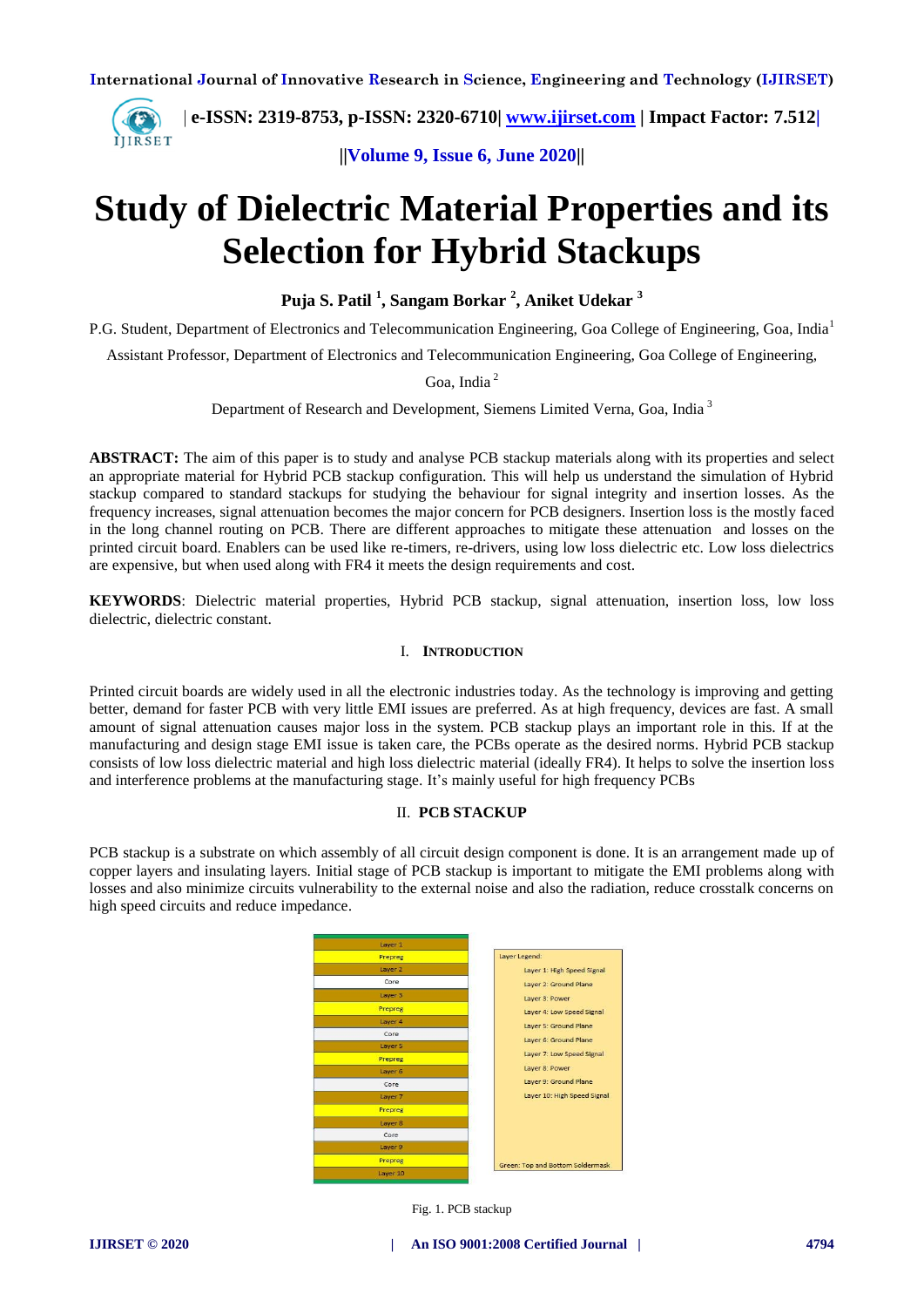

 **| e-ISSN: 2319-8753, p-ISSN: 2320-6710| [www.ijirset.com](http://www.ijirset.com/) | Impact Factor: 7.512| ||Volume 9, Issue 6, June 2020||** 

# III. **PCB STACKUP MATERIAL SELECTION**

A complex PCB board consists of high-end components which require multiple layer count and low loss materials to operate at higher frequencies such as transceivers. The different loss materials decide the transmission rate of signal; therefore, it is important to understand the properties of material properly that will influence the signal losses and PCB manufacturing

## IV.**MATERIAL LOSS CONSIDERATIONS**

At lower frequencies, impedance mismatch is the reason behind signal loss in PCBs, so the dielectric loss and conductor loss has less effect at lower data rates. But as the data rate goes higher, dielectric material properties becomes an important parameter to consider. Therefore some critical parameters that have to be considered while selecting the dielectric material are as follows:

- 1. Relative Dielectric Constant
- 2. Loss Tangent

#### V. **RELATIVE DIELECTRIC CONSTANT**

Relative Dielectric Constant is the ability of the material to get polarised in electric field and store electromagnetic energy, which varies with frequency. Dielectric material is an electric insulator. Application of electric field polarises the material and the molecules get oriented along the direction of electric field as shown in the diagram below. E represents the applied electric field.



Fig. 1. Molecules in dielectric substrate

This polarisation induces equal and opposite charges on the two opposite faces of the dielectric. Consider two parallel conducting plates carrying surface charge density of  $+\sigma$  and  $-\sigma$ , so the magnitude of electric field will be given by E = (σ / ε) â



Fig. 2. (a)Electric field applied on dielectric (b)induced electric field on substrate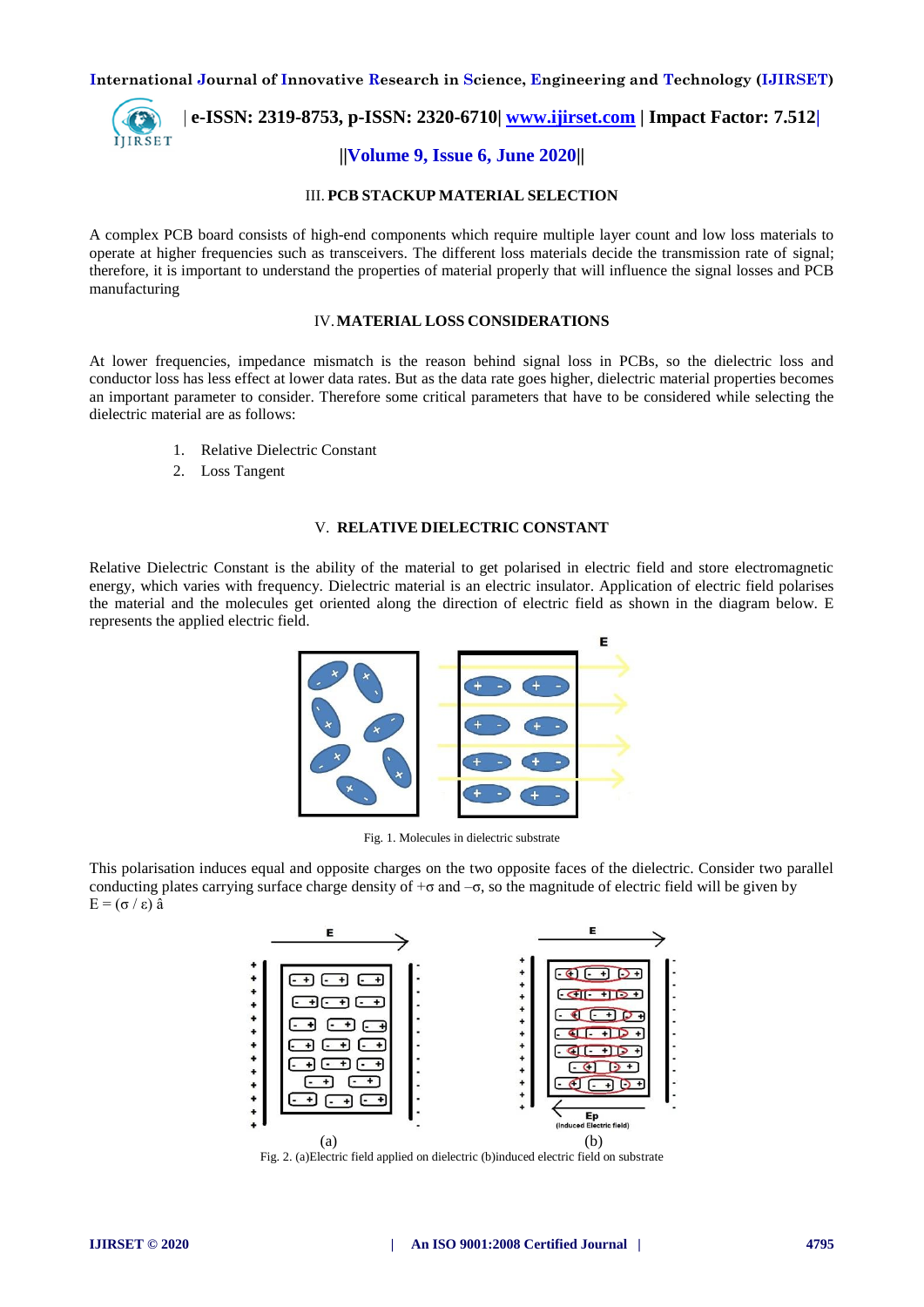

 **| e-ISSN: 2319-8753, p-ISSN: 2320-6710| [www.ijirset.com](http://www.ijirset.com/) | Impact Factor: 7.512|**

# **||Volume 9, Issue 6, June 2020||**

When dielectric substrate is placed between the two plates, an induced electric field is generated within the substrate. This induced electric field is in opposite direction to the applied electric field. Ep represents the induced electric field. Ep = (σp / εo) â

Net electric field is given by;

 $E = Eo + (-Ep)$ 

 $E = E_0 - E_p$ 

E = (σ / εo) â – (σp – εo) â

This electric field is called the reduced electric field. So therefore we can conclude that when we place dielectric substrate between two parallel plate conductors, the electric field reduces. Also we know that,  $V = E * d$ 

Where, E is the electric field

D is the distance between the two plates.

 $C = Q/V$ 

Now coming to Dielectric Constant, we know that dielectric constant is the ability to polarise the substrate in electric field with respect to vacuum. For example consider that before placing the dielectric, the applied electric field was 10N/C, but after placing the dielectric the net electric field was decreased to 5N/C. this means that the electric field got reduced by two times after placing the dielectric so the dielectric constant of this material will be 2. It is given by Dk or εr. Therefore we can see that as the dielectric constant reduces, the induced electric field reduces and so the capacitance also reduces.

Low dielectric constant has various advantages. It acts as a good insulator. Here signal propagates faster through the material. Low loss dielectric means the insertion loss which arises from reflection loss; copper loss etc, all reduces. Crosstalk also has slight improvement over high loss materials. Dielectric is said to depend on frequency. So when the circuits operate at higher frequency, the various digital circuits on the board operate at different frequencies and because of this impedance mismatch is caused which leads to signal loss. The main reason for signal loss is the phase jitter which arises from different harmonics. Therefore selecting a dielectric material with lower dielectric constant helps in flattening the frequency response and helps minimize the signal loss and phase jitter.

## VI.**DIELECTRIC LOSS / LOSS TANGENT**

Loss tangent or dielectric loss is the measure of how much signal gets lost the transmission process. The greater the loss tangent/dielectric loss means that the dielectric absorption is more and signal reaching its destination is less. Signal attenuation due to loss tangent is given by;

Attenuation = 2.3 \* f \* tan( $\delta$ ) \*  $\sqrt{\text{er}}$ 

Where:  $f = \text{frequency}, \tan(\delta)$  is the dimensionless loss tangent,  $\epsilon$  is the relative dielectric constant of the material. Dielectric loss is caused due to leakage resistance.

 $P = V^2/R$ 



Fig. 3. Voltage applied across dielectric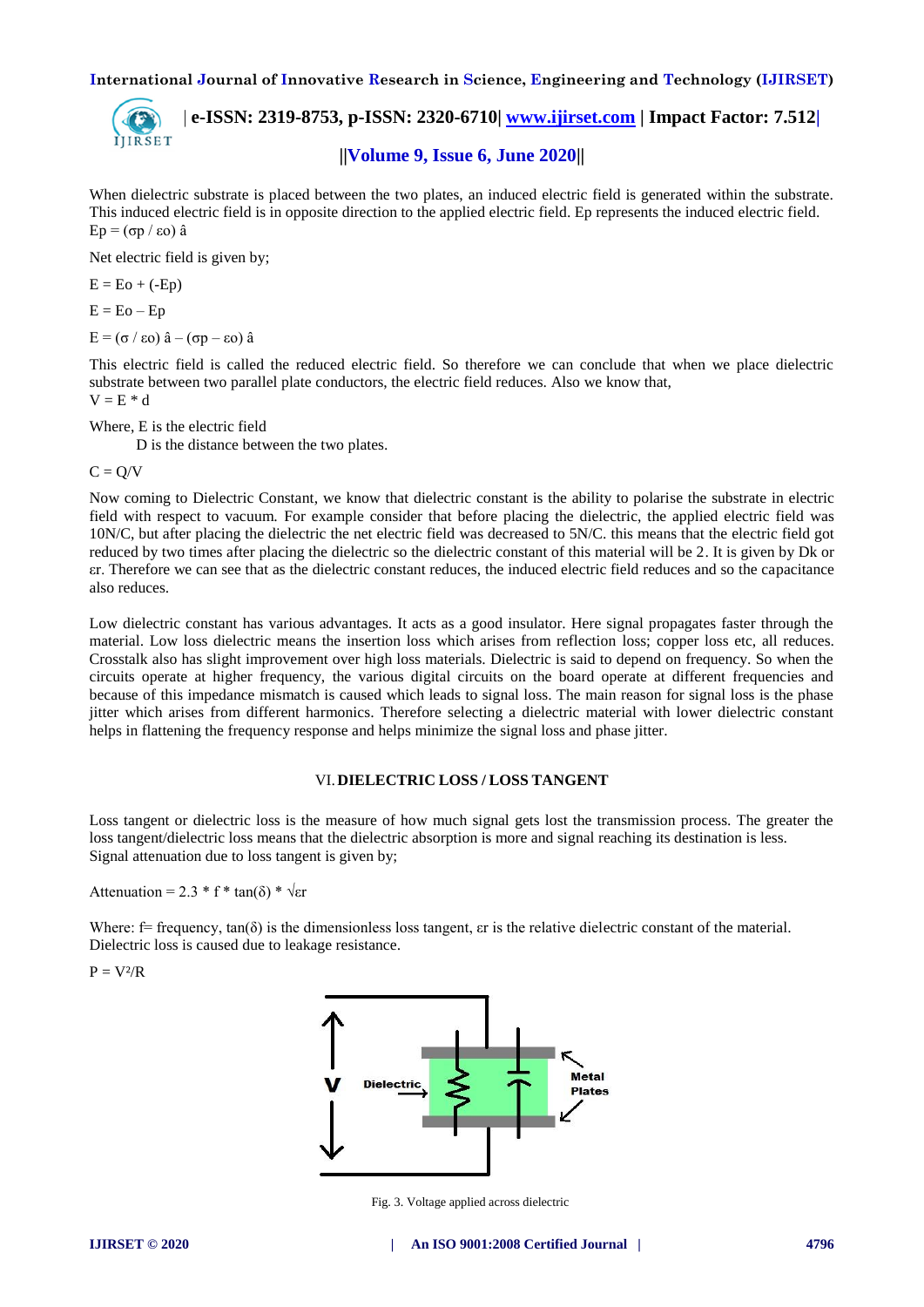

 **| e-ISSN: 2319-8753, p-ISSN: 2320-6710| [www.ijirset.com](http://www.ijirset.com/) | Impact Factor: 7.512|**

# **||Volume 9, Issue 6, June 2020||**

When dielectric material is places in alternating electric fields, atoms in the material gets stressed and heat is produced. This is the dielectric loss. All dielectric materials are considered as imperfect capacitor and can be represented in the form of resistance and capacitance in parallel. As seen in the circuit diagram above Fig 3, a leakage resistance is created parallel across the capacitance.

The equivalent circuit of this will be as follows:



Fig. 4. Equivalent Circuit

This voltage V will produce leakage current due to the leakage resistance. There will be two currents, resistance current IR and capacitance current Ic. This resistance current IR is the reason for the generation for the loss. Consider the phaser diagram below as shown in Fig 5.



Fig. 5. Phaser Diagram

Here the resistance current IR is real current so it will be in real direction. The capacitance current Ic will lead the resistance current by 90°. The resultant current makes an angle θ with resistance current and δ with capacitance current. Where angle  $\theta$  is the power factor and angle  $\delta$  is the loss angle. A materials loss tangent gives a measure of power lost due to the material. The lower the materials loss tangent, lower is the power lost. Coming to phaser diagram, for small value of  $\delta$ ;

 $δ = tan δ$ 

δ = Sin δ

 $\delta$  = Sin (90 –  $\theta$ ) = Cos  $\theta$ 

Also, from phaser diagram we get;

tan  $\delta = IR/IC$ 

 $IR = V/R$ 

IC = V/ $X$ c = V/(1/ωC)

Substituting the values of IR and IC in the equation of tan  $\delta$  we get;

tan δ =  $1/(\omega$  R C)

from here we get value of R as

R = 1/(ω C tan δ)

the dissipated power is given as;

$$
P = V^2/R = V^2 \omega C \tan \delta
$$

Furthermore, substituting the values of ω and Capacitance C as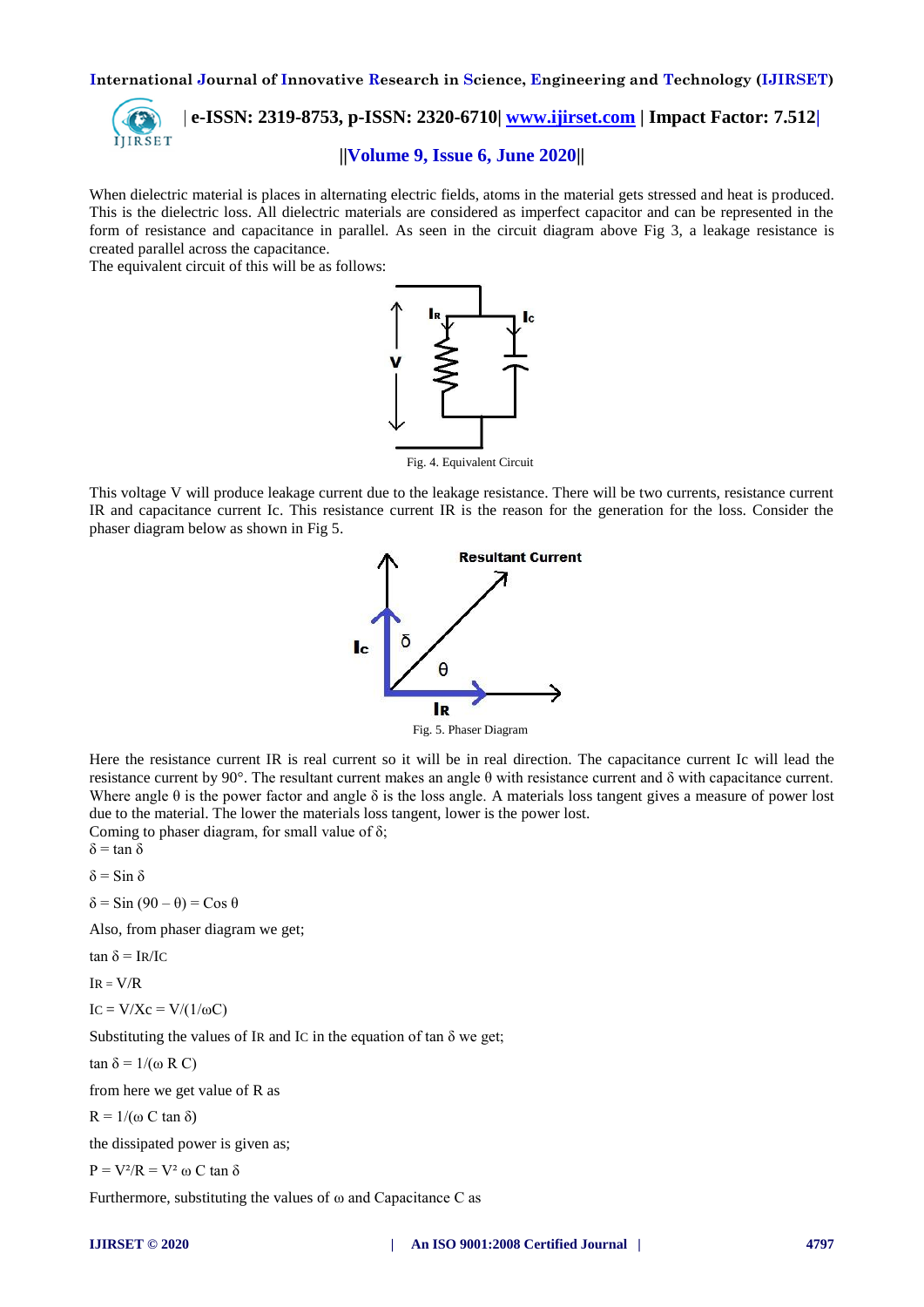

 **| e-ISSN: 2319-8753, p-ISSN: 2320-6710| [www.ijirset.com](http://www.ijirset.com/) | Impact Factor: 7.512| ||Volume 9, Issue 6, June 2020||** 

 $\omega = 2 \pi f$ C = ε εr A/d

Where, εr is the dielectric constant. So, the equation for dissipated power then becomes;

P = V<sup>2</sup> (2 π f) (ε εr A/d) tan δ

From the above equation we can see that,

- Dissipated power is directly proportional to the square of voltage
- Dissipated power is directly proportional to loss angle
- The dissipated power is directly proportional to the dielectric constant of the dielectric material

So, we conclude that if loss tangent and dielectric constant increases, the dielectric heating increases.

## VII. **HYBRID STACKUP**

In hybrid stackup, the dielectric used is low loss in combination with normal high loss material like FR4. As we have studied the advantages of low loss material, let us see its improvement in insertion loss performance. There are different options for creating the hybrid stackup. Few are shown below:



Fig. 6. Hybrid PCB stackup implementation examples

One example of 8 layer hybrid stackup is shown below which can be used to high speed dense boards. Here, Meg6 is the low loss material and Polycad 370HR is the high loss material. The low loss material is in the inner layers and its thickness is kept lesser than the high loss material. E2 and E3 are the hybrid stripline routing layers.

|                                  |                 | Dk<br>$(2 \text{ GHz})$ | Nom                   |                       | <b>Thickness Material</b><br><b>Type</b>              |
|----------------------------------|-----------------|-------------------------|-----------------------|-----------------------|-------------------------------------------------------|
|                                  |                 |                         | mils                  | (um)                  |                                                       |
| E1                               | .5oz            |                         | 1.70                  |                       | $(43)$ FOIL                                           |
|                                  |                 | 3.68                    | 2.90                  |                       | - Polyclad 370 HR<br>$(74)$ 1080                      |
| E <sub>2</sub>                   | 1oz             |                         | 1.20                  | (30)                  |                                                       |
| E <sub>3</sub>                   | 1oz             | 3.35                    | 4.00<br>1.20          | (102)<br>(30)         | Lam, Meg 6 .004 2x1035 1/1 HVLP 24x18                 |
|                                  |                 | 3.90                    | 13.65                 |                       | $(347)$ 2116<br>/ 2116<br>- Polyclad 370 HR<br>/ 2116 |
| E <sub>4</sub><br>E <sub>5</sub> | 1oz<br>1oz      | 4.06                    | 1.20<br>10.00<br>1.20 | (30)<br>(254)<br>(30) | Lam, 370HR .010 2x2116 1/1 DSTF 24x18                 |
|                                  |                 | 3.90                    | 13.65                 |                       | $(347)$ 2116<br>/ 2116<br>/ 2116<br>- Polyclad 370 HR |
| E6                               | 1 <sub>oz</sub> |                         | 1.20                  | (30)                  |                                                       |
|                                  |                 | 3.35                    | 4.00                  | (102)                 | Lam, Meg 6 .004 2x1035 1/1 HVLP 24x18                 |
| E7                               | 1 <sub>oz</sub> |                         | 1.20                  | (30)                  |                                                       |
|                                  |                 | 3.68                    | 2.90                  | (74)                  | - Polyclad 370 HR<br>1080                             |
| E <sub>8</sub>                   | .5oz            |                         | 1.70                  |                       | $(43)$ FOIL                                           |

Fig. 7. 12 Layer stackup of Test PCB design